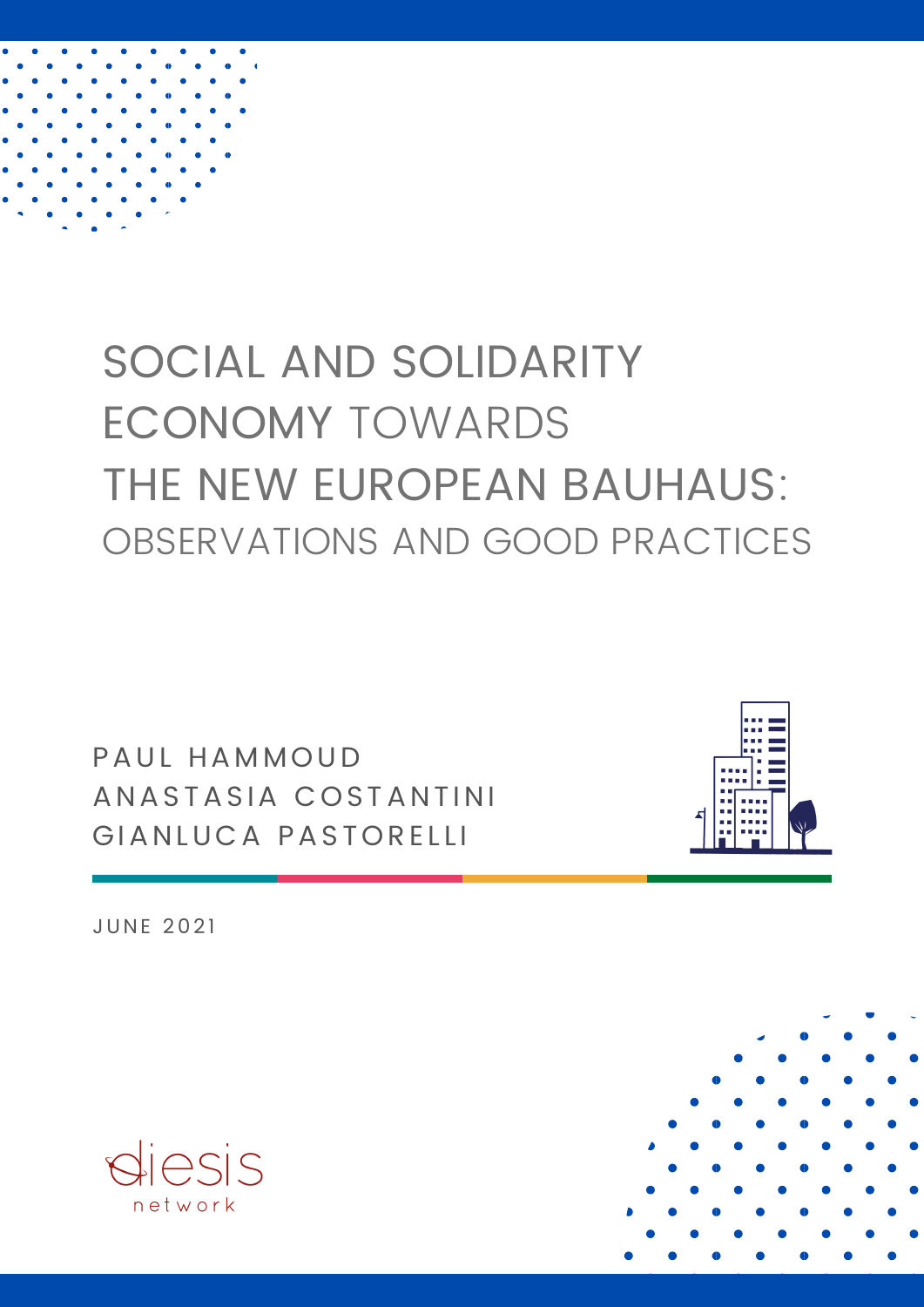# **SOCIAL AND SOLIDARITY ECONOMY TOWARDS THE NEW EUROPEAN**

# **BAUHAUS: OBSERVATIONS AND GOOD PRACTICES**

Paul HAMMOUD<sup>1</sup>, Anastasia COSTANTINI, Gianluca PASTORELLI

**Theme:** Innovation and Technology

**Subtopic:** Importance of Social Solidarity Economy to build sustainable cities.

#### **Abstract**

The New European Bauhaus (NEB) is an interdisciplinary project, acting as a bridge between the world of science and technology and the world of art and culture, and re-thinking the opportunities green and digital challenges could bring to our lives. The NEB calls for a collective effort to imagine and build a sustainable, inclusive and quality of experience future for our minds and souls, to work together to develop an urban/rural, economic and social regeneration. Being built on values such as inclusiveness, solidarity and sustainability, social and solidarity economy and social economy enterprises seem to be in a central position to address the regeneration of communities. After a conceptual framework presenting the objectives and challenges of the  $NEB<sup>2</sup>$ , the explorative research will be conducted with reference to existing literature and available information on the sectors covering various NEB disciplines (such as inclusion, green, local community, creative and cultural industries), including collecting good practices and analysis of a set of illustrative cases within Diesis Network, one of the widest European Networks supporting innovation for the social economy and social enterprises development. A special focus will be given to Diesis's members and countries from the Eastern Europe and Balkan region.

<sup>1</sup> Corresponding author: paul.hammoud@diesis.coop

<sup>2</sup> [https://europa.eu/new-european-bauhaus/index\\_en](https://europa.eu/new-european-bauhaus/index_en)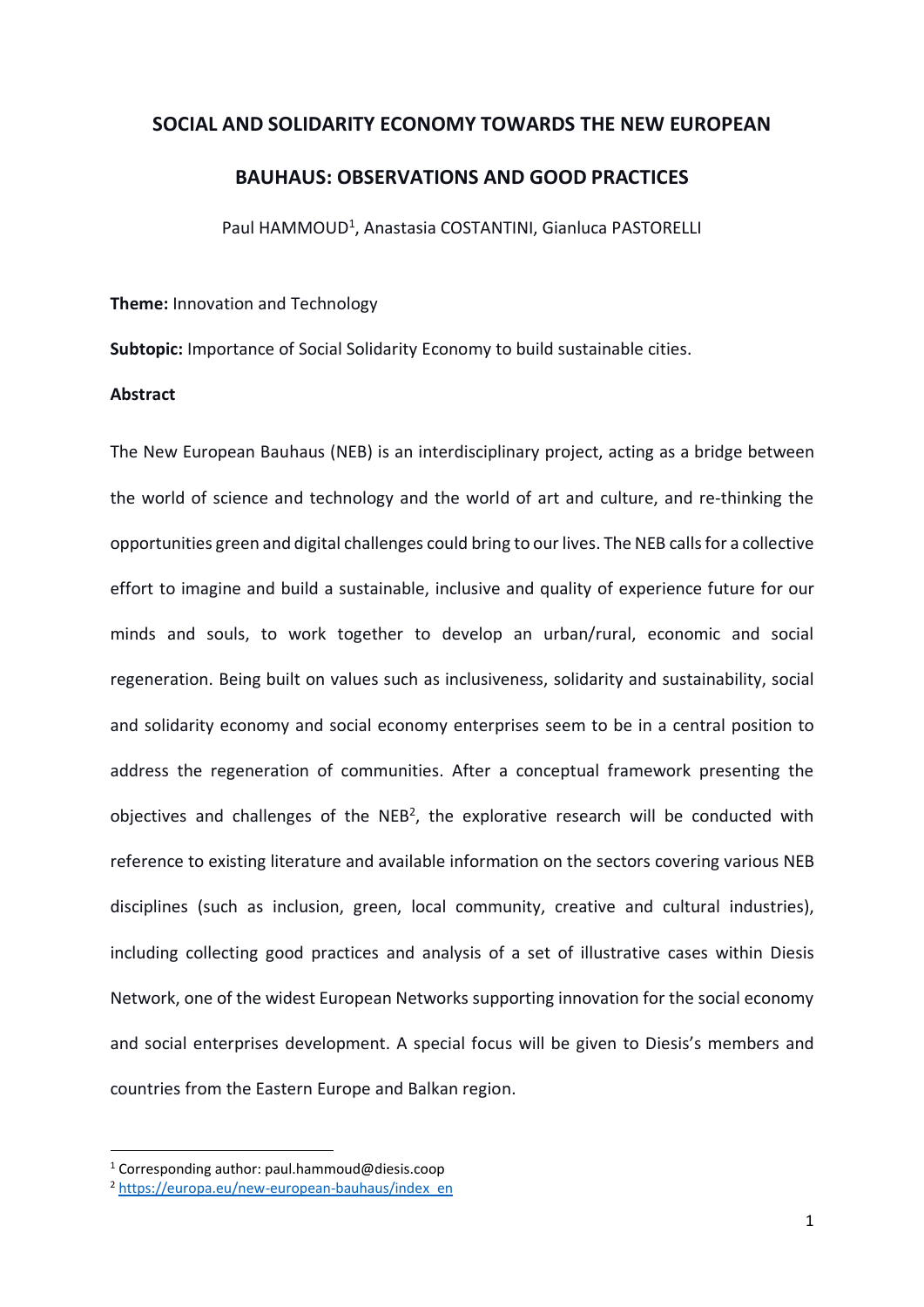**Keywords**: Social economy, social regeneration, culture, inclusion, architecture, design, sustainable development, cultural and creative industries

#### **CONCEPTUAL FRAMEWORK**

#### **The New European Bauhaus: objectives and challenges**

If one lesson the COVID crisis has taught the European Union, is that key challenges are interlinked. Only an exchange of knowledge between people in an interdisciplinary approach can create fresh and innovative ideas<sup>3</sup>. To this end, the New European Bauhaus is an environmental, economic and cultural project, launched by the European Commission in October 2020, that aims to combine design, sustainability, accessibility, affordability and investment in order to help deliver the European Green Deal and connect it to our living spaces. It is also worth mentioning how the NEB fits into the European Pillar of Social Rights Action Plan<sup>4</sup>, signed at the Porto Social Summit in May 2021. It is particularly relevant for social dialogue, inclusion and diversity, workplaces innovation and economic, social and environmental sustainability. The NEB then proposes to be an interdisciplinary project, acting as a bridge between the world of science and technology and the world of art and culture, and re-thinking the opportunities green and digital challenges could bring to our lives. The NEB calls for a collective effort to imagine and build a sustainable (including circularity), inclusive (including affordability) and quality of experience (including aesthetics) future for our minds and souls, to work together to develop an urban/rural, economic and social regeneration. The latter aims at creating new opportunities, promote wellbeing and reduce inequalities where

<sup>&</sup>lt;sup>3</sup> European Commission, About the NEB[, https://europa.eu/new-european-bauhaus/about/about-initiative\\_en](https://europa.eu/new-european-bauhaus/about/about-initiative_en) [accessed 12 June 2021]

<sup>4</sup> European Commission, The European Pillar of Social Rights Action Plan, <https://op.europa.eu/webpub/empl/european-pillar-of-social-rights/en/> [accessed 12 June 2021]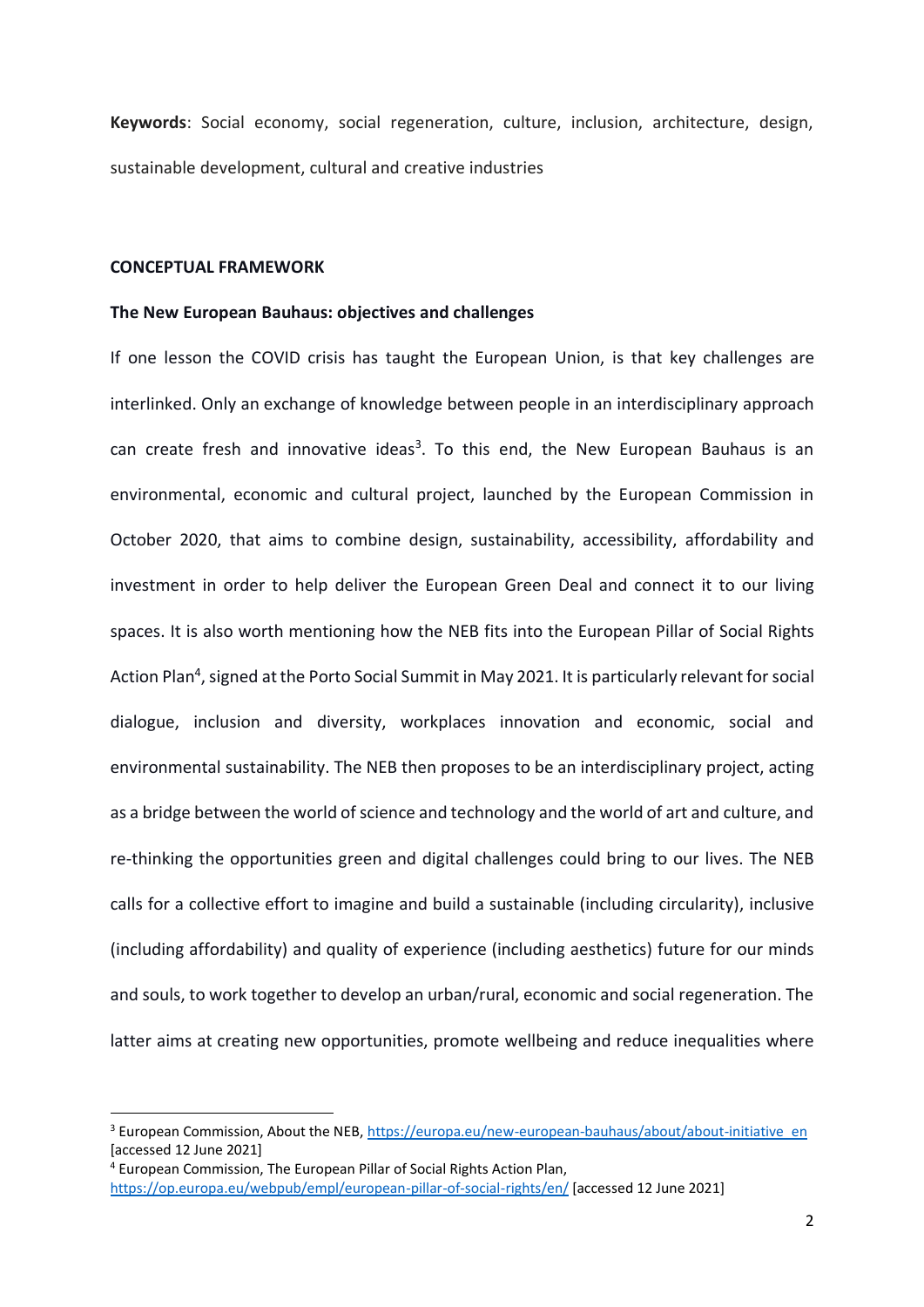people live, now and in the future, to improve their lives and strengthen communities.<sup>5</sup> The challenge of social regeneration can then be addressed through organisational solutions increasingly identified with social economy organisations.

Being built on values such as inclusiveness, solidarity and sustainability, social and solidarity economy and social economy enterprises seem to be in a central position to address the regeneration of communities. They are characterised by a social objective, cooperation, and inclusive democratic governance at the core of their operating and managing systems to create a positive social transformation. It appears clearly that social economy is already strongly rooted in the NEB's vision and can thus be a key actor to engage the European communities in this ambitious, creative, sustainable, inclusive transition through several fields of actions. Social economy can work in collaborative platforms, empower communities, connect rural and shrinking areas with urban renovation, and provide sustainable approaches. Another strong link with the values of social economy, comes from the focus the NEB puts on the places we inhabit with a practical approach to discover beautiful, sustainable, and inclusive ways of living where dialogue between diverse cultures, disciplines, genders and ages becomes an opportunity to imagine a better place for all. It also means a more inclusive economy, where wealth is distributed, and spaces are affordable. A direct link with the impact of Cultural and Creative Industries in the regeneration of communities and territories is also to be made. Social economy and enterprises are indeed demonstrated tools for inclusion and social participation, vehicles of innovation and strategic

<sup>5</sup> Southwark Council, Social Regeneration Framework,

[https://www.southwark.gov.uk/assets/attach/12182/Appendix-1-Draft-social-regeneration-policy](https://www.southwark.gov.uk/assets/attach/12182/Appendix-1-Draft-social-regeneration-policy-framework.pdf)[framework.pdf,](https://www.southwark.gov.uk/assets/attach/12182/Appendix-1-Draft-social-regeneration-policy-framework.pdf) [accessed 12 June 2021]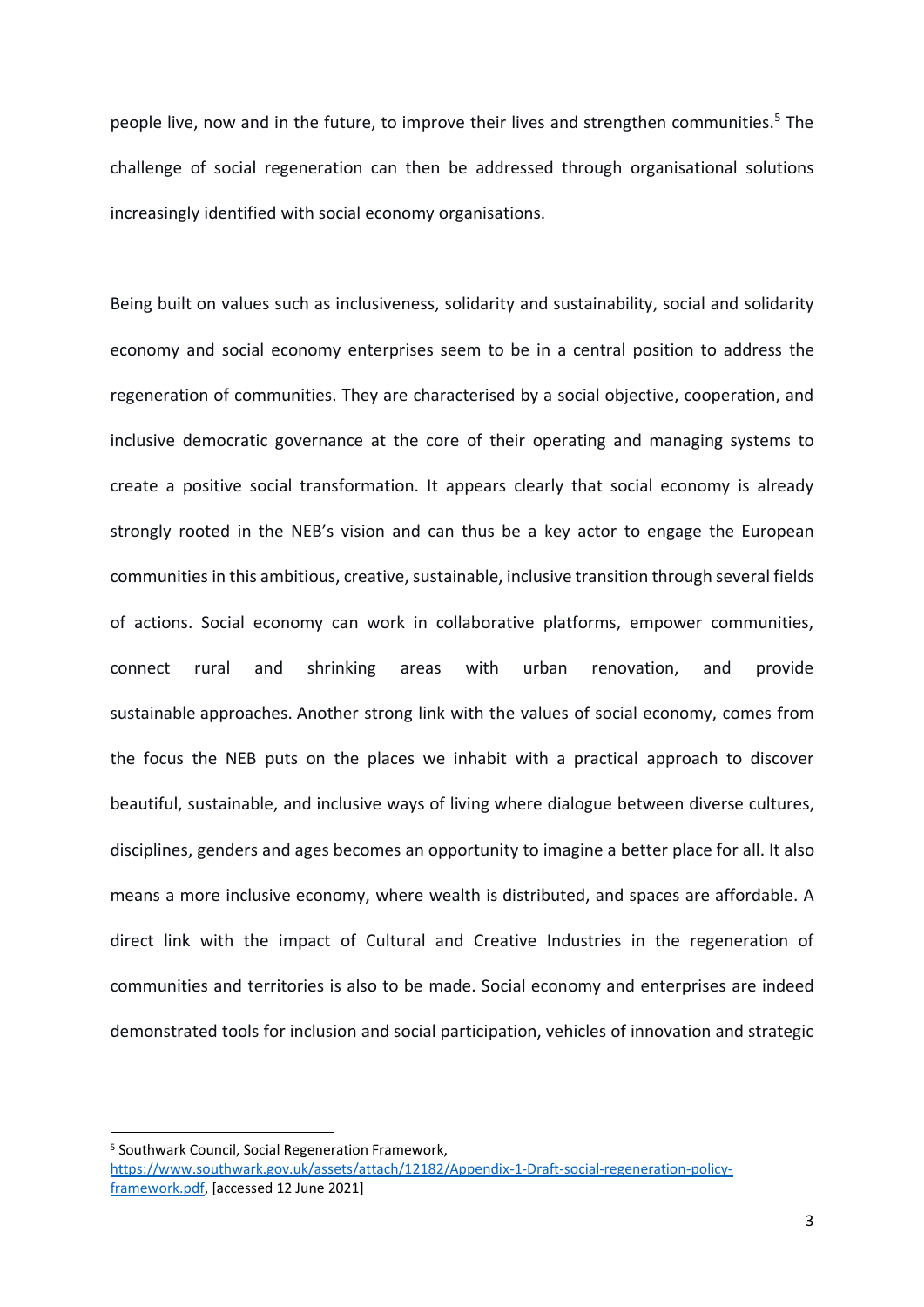factors in the development of territories.<sup>6</sup> They seek systemic transformation in the long term that will benefit the lives of everyone involved, living in the area, or simply interested in the movement. In this paper, we will find how social and solidarity economy can contribute to the New EU Bauhaus and how they can foster spatial and sectorial clusters, such as one taking an ecological approach to cultural cooperation and territorial development.

#### **METHODOLOGY**

After the analysis of the existing literature and available information on the sector and a collection of 15 cases coming from Diesis Network members, four exploratory good practices (case studies) have been selected to realise a deeper analysis. The cases presented explore how social economy works towards the New European Bauhaus objectives, and how they are interlinked with various and deep connections. The cases selected are not statistically representative, but they have been selected due to their potential to add knowledge to the topic studied. They have been produced after conducting several conversational style  $interviews<sup>7</sup>$  with representatives and workers from the selected good practices. A list of potential interviewees was identified mainly through the network of Diesis, one of the widest at the EU level, bringing together national networks and support structures of Social Economy Enterprises (SEEs). The interviewees and their organisations were identified and selected with three main criteria in mind: (i) their work and activities had to be focused in the study area (social economy, green, social inclusion, local community…), (ii) they meet the

<sup>6</sup> Costantini, A. Social economy enterprises and cultural creative industries, Observations and best practices, 2018, [http://www.diesis.coop/wp-content/uploads/2018/04/CCIs-SEEs\\_-FINAL\\_2018.pdf](http://www.diesis.coop/wp-content/uploads/2018/04/CCIs-SEEs_-FINAL_2018.pdf)

<sup>7</sup> Lavrakas, P. J. (2008). Encyclopedia of survey research methods (Vols. 1-0). Thousand Oaks, CA: Sage Publications, Inc. doi: 10.4135/9781412963947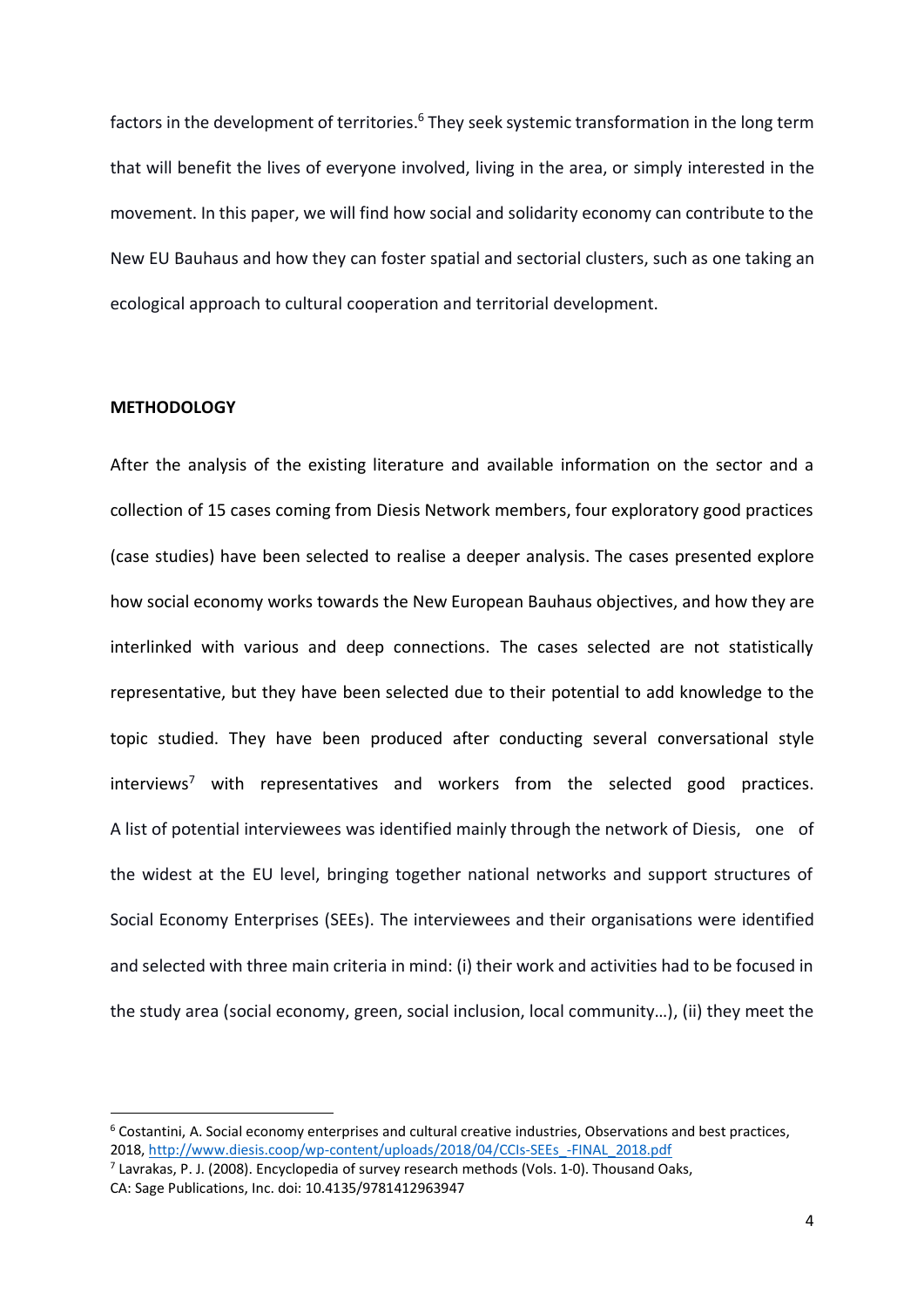NEB initiative values, principles and objectives, and (iii) that they come from an Eastern or Balkan country, as social economy is growing strongly in this region.

Moreover, two main events and workshops were held with the participation of some of the cases. Firstly, during the Diesis Fest events that took place in March and April 2021<sup>8</sup>, and that were delivered with the support and participation of the EC officials, experts and peers from our network. Secondly, in the framework of the European Social Economy Summit (EUSES) 2021<sup>9</sup>, a jointly organised digital conference by the European Commission and the City of Mannheim. A workshop organized by Diesis Network offered a forum for numerous exchanges on the role of social economy in Europe as a vector for economic development, social inclusion, and inclusive sustainable economic models for the green transition within Europe. The results of these events, discussions and interviews have been integrated into this paper.

The two thematics: (i) inclusive, green and local community and (ii) creative and cultural industries have been chose due to their importance for the global social economy and because they represent activities, projects, and initiatives that are deeply connected to the New European Bauhaus.

#### **GOOD PRACTICES**

#### **Inclusive, green and local community**

From an empirical perspective, various links appear between inclusive, green, local development and the social economy. For example, due to their very nature, social economy

<sup>8</sup> Diesis Network, Discover Diesis Fest, [https://www.diesis.coop/diesisfest2021/?fbclid=IwAR0QXmAnNSVFF6gNuRiJqvuzykB3mW54vFDHMHmnnAZd](https://www.diesis.coop/diesisfest2021/?fbclid=IwAR0QXmAnNSVFF6gNuRiJqvuzykB3mW54vFDHMHmnnAZdP2yhbPI1e1SaXgI) [P2yhbPI1e1SaXgI](https://www.diesis.coop/diesisfest2021/?fbclid=IwAR0QXmAnNSVFF6gNuRiJqvuzykB3mW54vFDHMHmnnAZdP2yhbPI1e1SaXgI) [accessed 12 June 2021]

<sup>9</sup> EUSES 2021,<https://www.euses2020.eu/> [accessed 12 June 2021]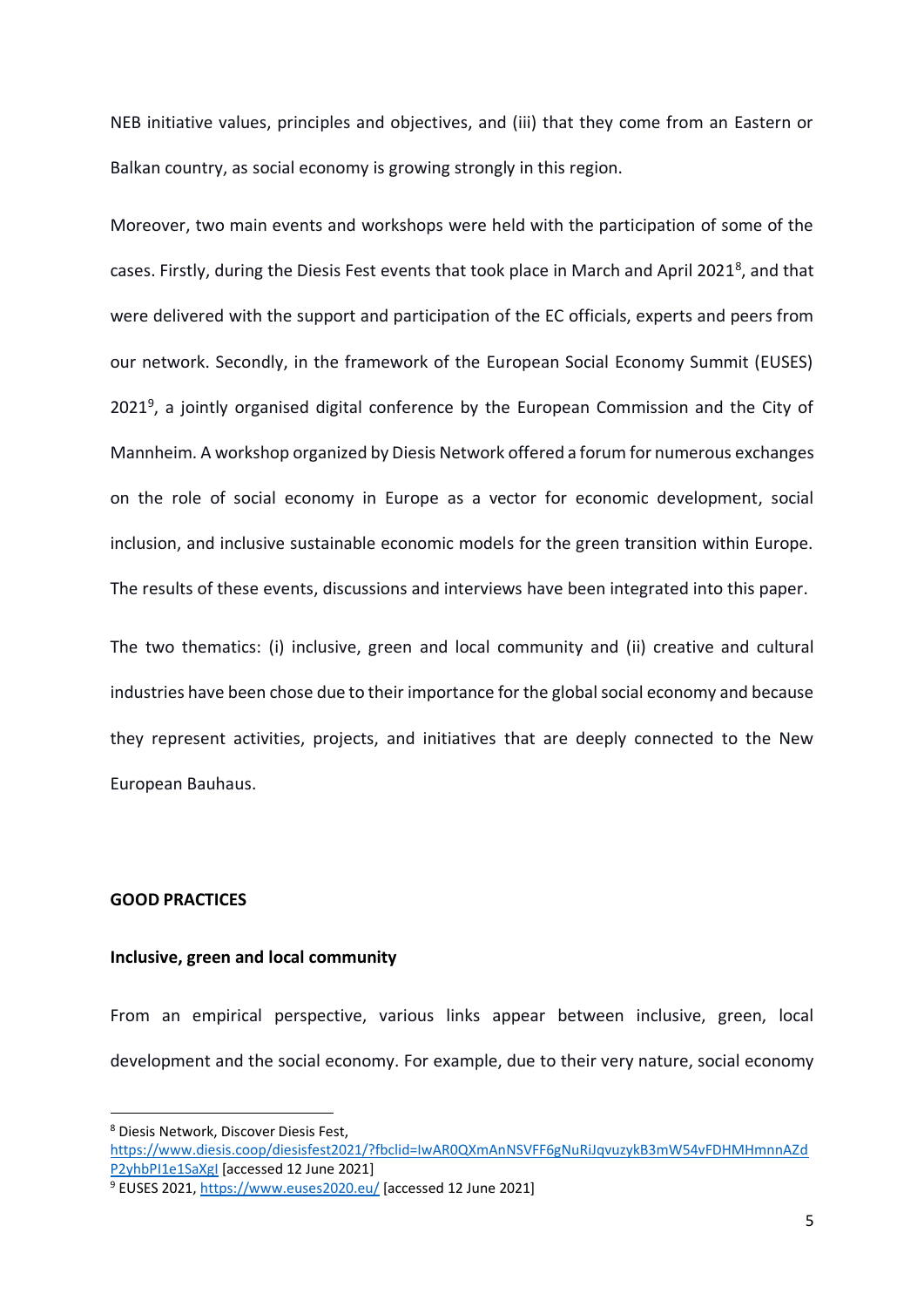organisations can adapt flexibly to local development needs, including sustainability. Not committed to maximising financial profit, social economy organisations can take into consideration the values and expectations of actors in the field of green and local development, and the long-term effects of decisions, as well as define actual development strategies. Local development can also put new life into local assets and traditions, give direction and coherence to disparate activities, and develop a local community identity. As we will see in the following good practices, the most effective strategy to turn a deprived area around can be to bring the best of the private, public and third sectors together and to recognise that most people will play some role in all three.<sup>10</sup>

#### The Living Factory (Poland) $11$

The Living Factory is a development project for the city of Dąbrowa Górnicza in Poland. Since 2016, the project has been under comprehensive implementation, integrating spatial, construction, infrastructural and social processes. The goal is to get degraded areas out of crisis and give them new functions connected to the city and the local community's needs. The Living Factory is located in the area of the former machine tool factory "Defum" located in the city centre of Dąbrowa Górnicza, in the vicinity of the traffic hub. Local authorities aim at changing the profile of Dąbrowa Górnicza – from an industrial city to a place of high life quality, a centre for workplaces in innovative sectors, introducing environmentally friendly solutions, cultural development, and support for local identity. Numerous public consultations were undertaken, research of expert groups related to urban planning and architecture,

<sup>&</sup>lt;sup>10</sup> Nova A. and Clarence E. in OECD, Community capacity building: fostering economic and social resilience, 2009.

<sup>11</sup> <https://fabrykapelnazycia.eu/> [accessed 12 June 2021]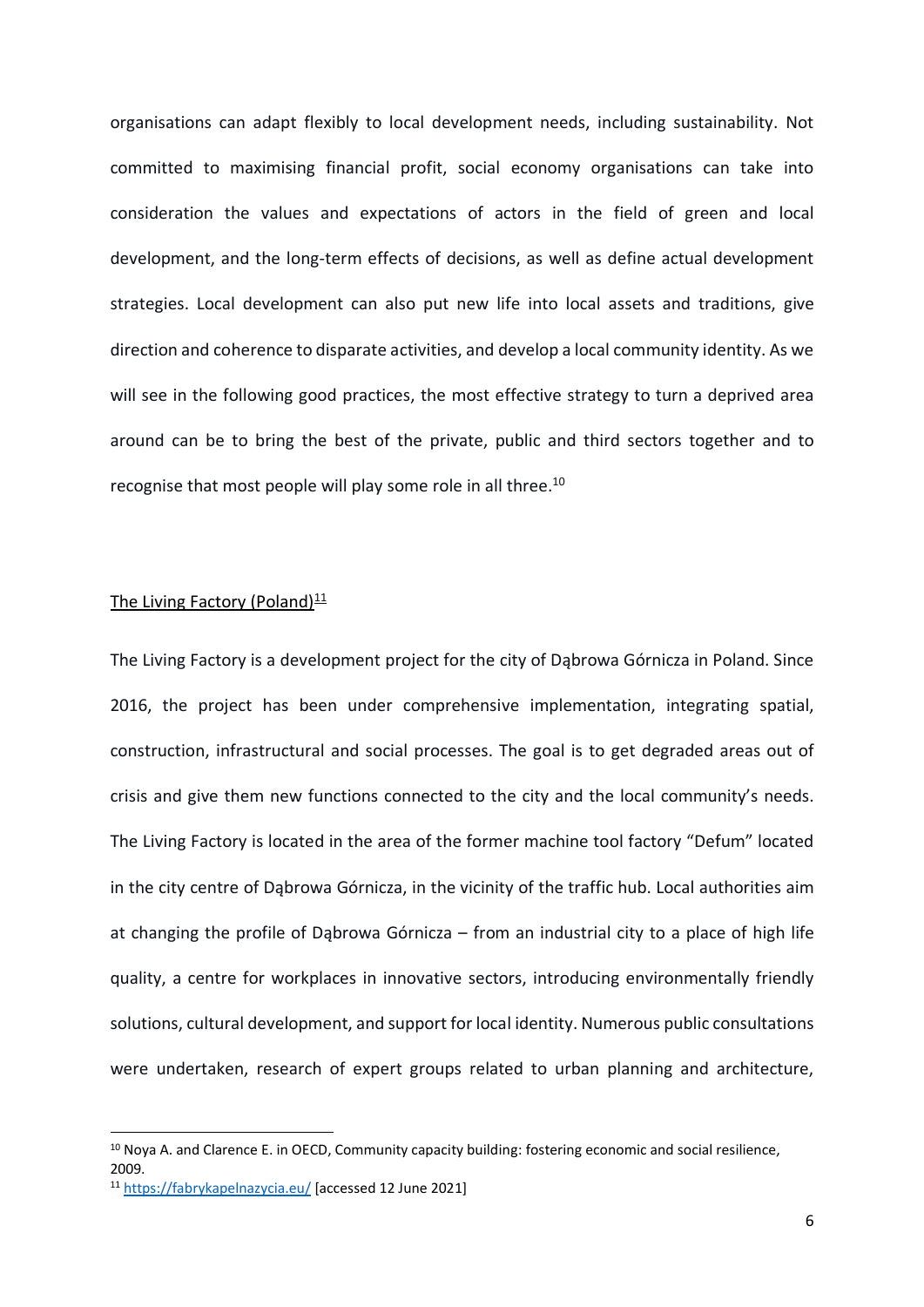entrepreneurship and sustainable development, were based on the resources of the local community and involved locally active NGOs and social entrepreneurship actors. In the area covered by the Living Factory project, it is planned to develop the concept of an active city, engaging residents in public initiatives. Based on economic analysis and a detailed urban and architectural concept, the implementation of the investment will bring about 2 000 new workplaces, including social enterprises and NGOs that are planned to operate in the space. It will be the place for running local service businesses for residents. Public spaces were designed adequately to human scale and needs by: banning road traffic in the area of the Living Factory and introducing a calm traffic zone in its neighbourhood, the dominant role of urban greenery, small architecture, an extensive range of restaurants as well as wide cultural, entertainment and business development offer.

This space combines industrial traditions of the region with modern expectations, with respect for historical heritage, preserving valuable architectural and structural elements. Details which had to be removed due to their poor condition, are going to be renovated, and restored to their original place. Structures of former factory halls, made of brick and steel, are going to become the framework for picturesque streets. Thanks to its numerous workplaces, various environment, and the many buildings it includes, the Living Factory will offer different opportunities to meet and share. As mentioned above, the participation of local communities and NGOs is essential to the implementation, integration and construction of this multifaceted space. Ecology and sustainability are also key principles of the project, the space will thus include a green market square, green passageway, municipal city bikes rental, electric vehicles charging station… This sustainable approach is co-created with the local community and targeted for their needs. The place being at the proximity of Central Europe's key cities,

7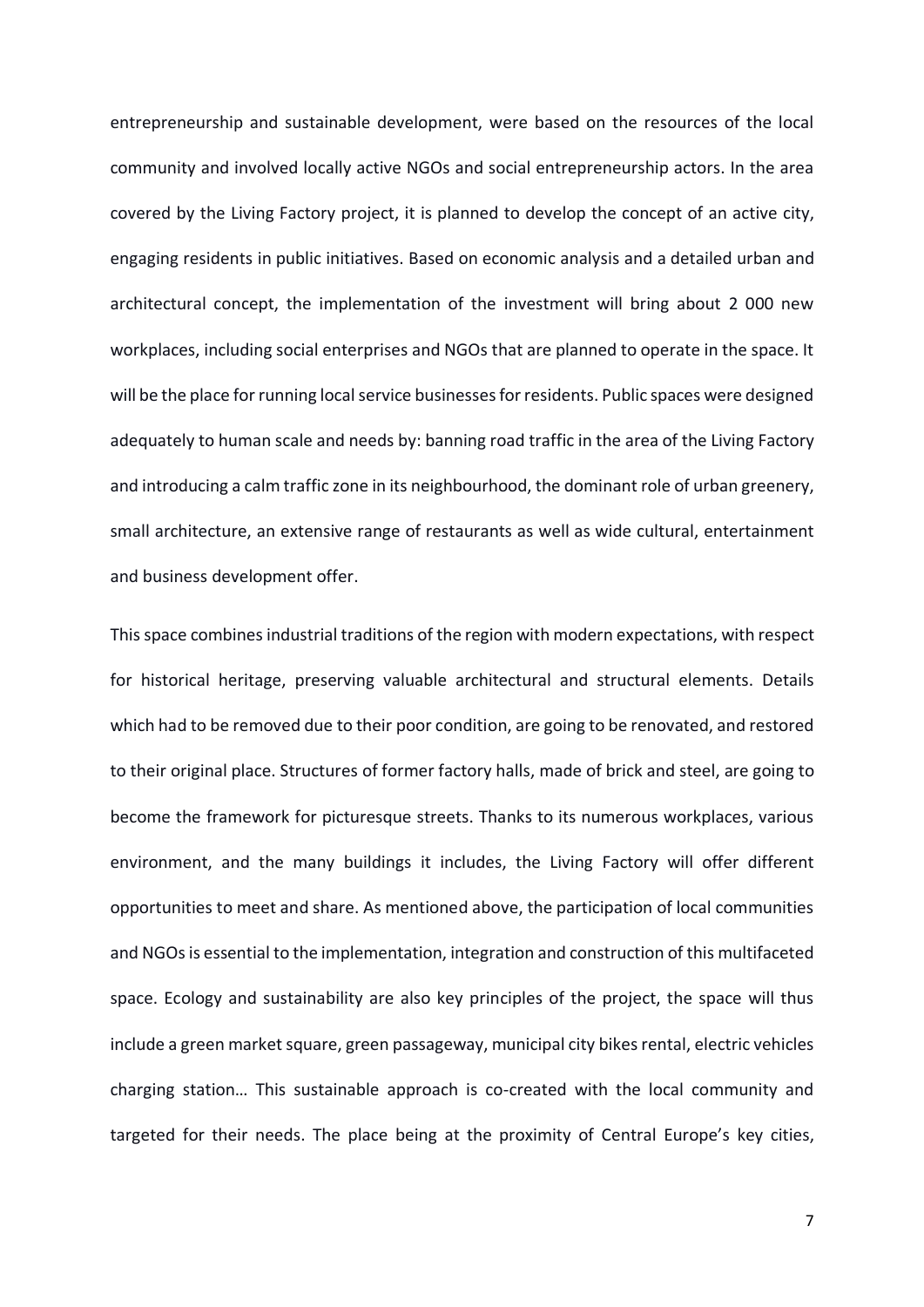including Prague, Vienna, Budapest, Bratislava, as well as Polish cities, including 28 universities, it aims to be an attractive place to live in and do business.

#### Murter Kornati (Croatia)<sup>12</sup>

Murter Kornati is a small, tourism-oriented municipality with more than 160 islands in the Adriatic, including those with high and extremely low population density, temporarily inhabited and uninhabited. There is also one bridged island with high density of population, close to the mainland and offshore islands. Most of the islands belong to the nature protected areas (including some of them governed by the National Park Kornati). The main island remains very accessible, with two international airports within 1 hour-drive, close to the highway and accessible to boats. However, the island economy, as in many other Adriatic communities, became a high season tourism monoculture. With a lack of social quality of life and low-quality seasonal jobs, young people are leaving the islands. To respond proactively to the developmental challenges, a local government with a group of private, civic, and public partners, initiated an agile integrated development program. One of the goals was to recognize and activate all available local resources including unused or underused public spaces. Efforts were initiated to involve local people of all backgrounds, including artists, civic activists, educators, environmentalists, farmers, tourism professionals, designers, regenerative architecture, landscape architects and development experts. They decided to repurpose almost all available but unused public spaces into a network of living labs, education, co-working and co-creative hubs, eco-social innovation and entrepreneurship centres, local community meeting and social action places and spaces. Some of the first spaces

<sup>12</sup> <https://jedro.eu/> [accessed 12 June 2021]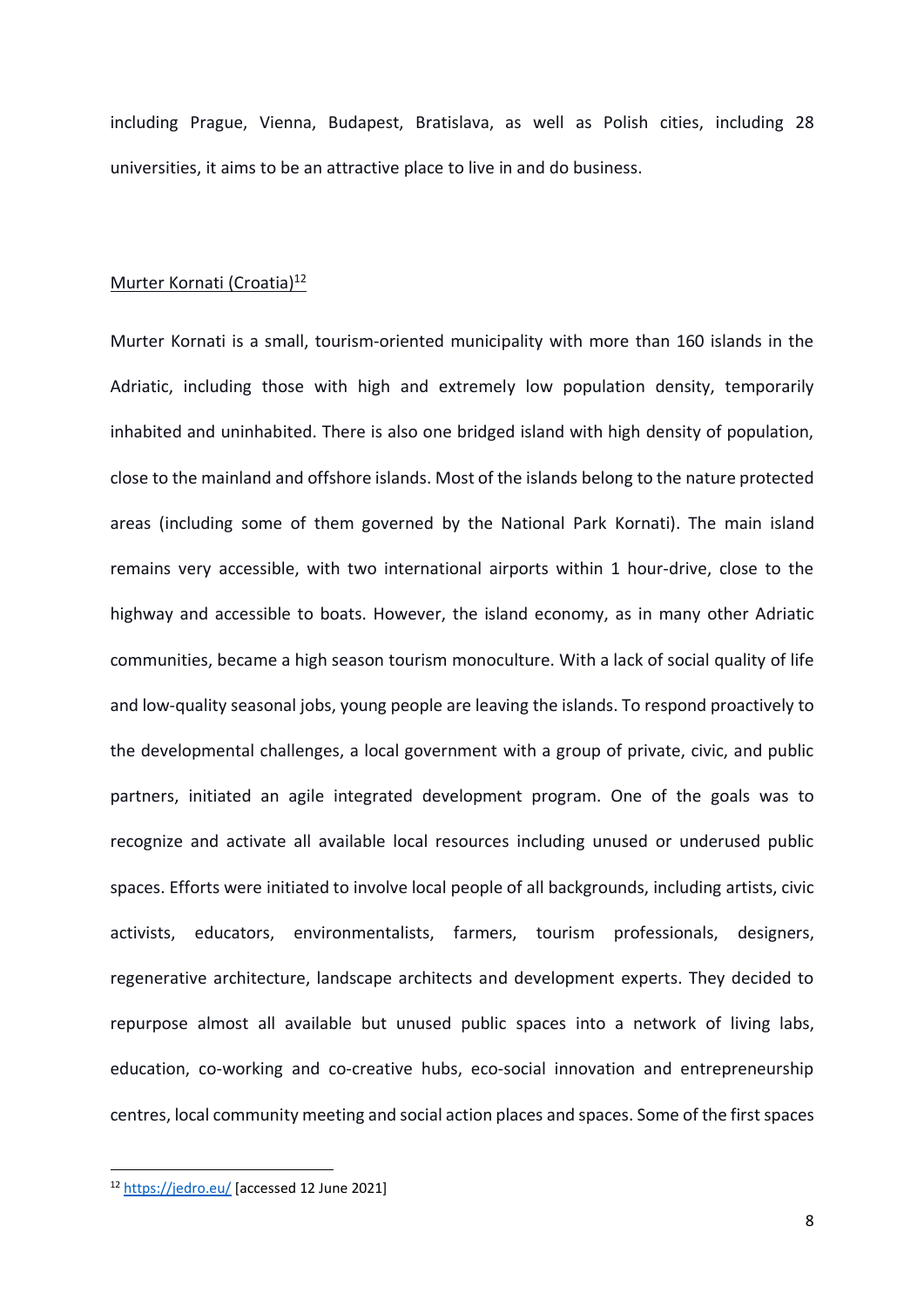have been renovated and are fully operational, some others are in renovation and few largest are in process of co-design and fund-raising. One of the spaces that has been renewed by the community is the old water reservoir that has been turned into an eco-social enterprise functioning as a living lab for cooperation, agricultural produce value creation, gastronomy Research & Development & Innovation, and an island gourmets center. Through the regeneration of spaces also comes the regeneration of tourism, that is vital for island environments. In that regard the local community develops and promotes sustainable/regenerative all year-round tourism products and services (e.g. R&D&I, adventure, eco, educational, team-building, sport, health, creative, cultural, gourmet, social, volunteering, entrepreneurial, digital nomad...) adapted to islands and their specific resources, needs, potentials and opportunities.<sup>13</sup>

Slowly, the community has been empowered and activated in participative processes in cocreation of better opportunities to meet and share and new ways to interact and sustainably use the natural environment. The example of Murter Kornati shows that bringing together, and showing a community to cooperate, co-create and regenerate can create a resilient, sustainable and prosperous community and economy. The characteristics of Murter Kornati's situation and location makes it an ideal case study aligned with the NEB principles and goals on green and local communities, thanks to its innovative, holistic and integrated participative development approach. In line with the main entry points for culture in the 2030 Agenda, and in particular Goal 11, which dedicates Target 11.4 to "Strengthen[ing] efforts to protect and safeguard the world's cultural and natural heritage"<sup>14</sup>, urban cultural heritage, for instance,

<sup>&</sup>lt;sup>13</sup> Milic, R. Presentation of Murter Kornati and Croatian Islands as EU and Global Regenerative Development Living Labs, May 2021 [https://drive.google.com/file/d/1\\_ruIO-gsFBv9uzLE1T4ZbnqYp3ijAXjn/view](https://drive.google.com/file/d/1_ruIO-gsFBv9uzLE1T4ZbnqYp3ijAXjn/view) [accessed 12] June 2021]

<sup>&</sup>lt;sup>14</sup> UNESCO, Sustainable Development Goal 11.4[, http://uis.unesco.org/en/topic/sustainable-development-goal-](http://uis.unesco.org/en/topic/sustainable-development-goal-11-%204#:~:text=With%20Sustainable%20Development%20Goal%2011,world)[11-](http://uis.unesco.org/en/topic/sustainable-development-goal-11-%204#:~:text=With%20Sustainable%20Development%20Goal%2011,world)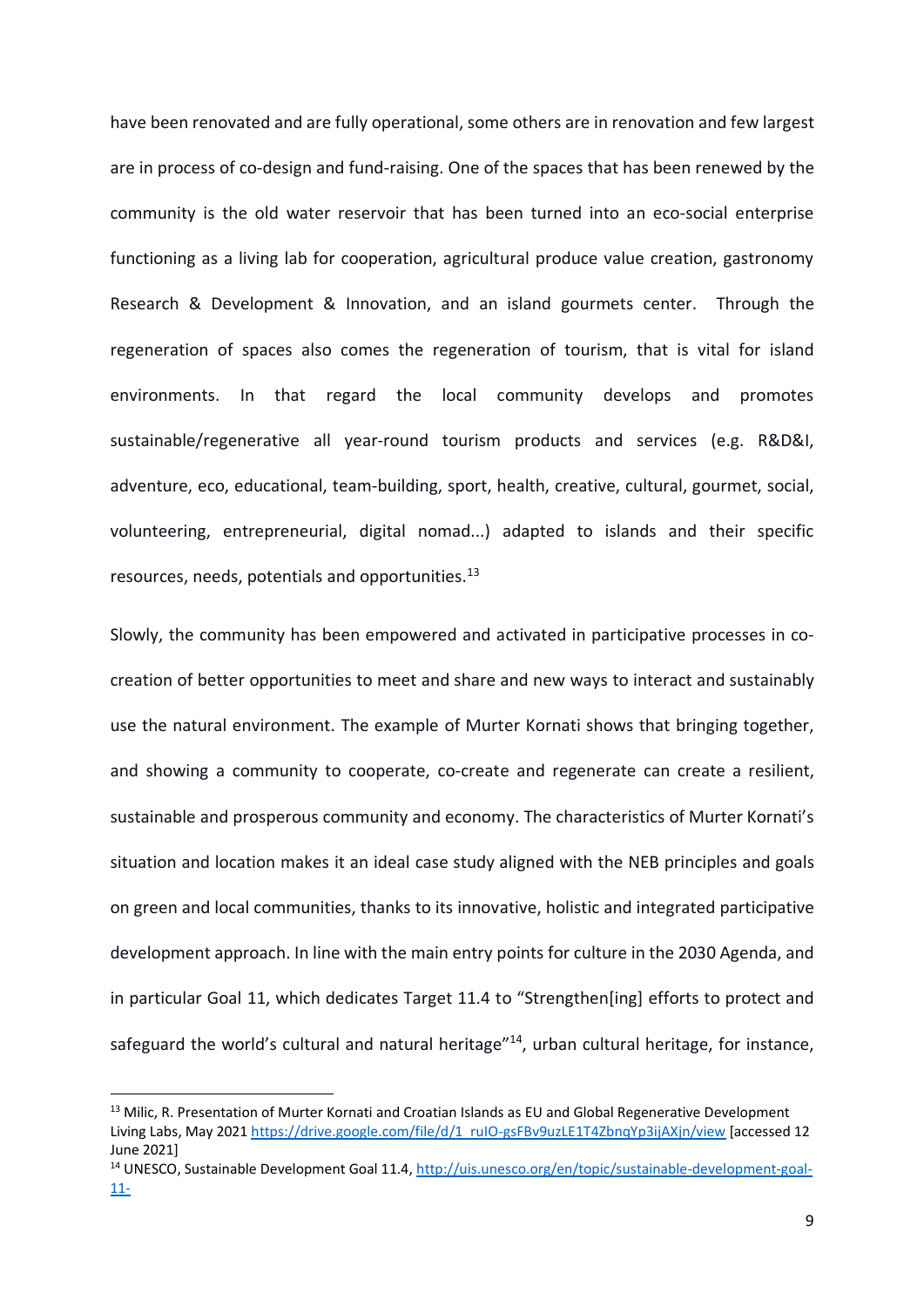can play a fundamental role in enhancing cities' identities and in providing a platform for sustainable social and economic development.

# **Creative Cities, Cultural Clusters and Social Economy for a beautiful, sustainable, and inclusive transition**

The cultural and creative sector has a strong territorial dimension, makes its surrounding communities more attractive places to live and helps to diversify local economies, fuelling investments in broadband infrastructures and services. As stressed in the European Creative Industries Summit (2015), "the creative economy tends to concentrate today in great world cities that are already central places of financial capital, investment and power or have significant historical legacies of social and cultural mixing. [...] Yet, development of a creative economy can form an integral part of any attempt to redress inequality, provided that the process also brings about broader structural changes to ensure that creative workers are themselves not disadvantaged in relation to other workers."<sup>15</sup>

# Free Riga (Latvia)<sup>16</sup>

Free Riga has been repurposing vacant buildings placed in its care since 2014. The key function of Free Riga is to mediate between the owners of real estate and its temporary users, identifying the commonalities in their interests. The owners are attracted by the 90% tax

<sup>15</sup> European Creative Industries Summit, Brussels, 2015, [http://ecbnetwork.eu/wp](http://ecbnetwork.eu/wp-content/uploads/2015/09/ECIS-2015-Brussels.pdf)[content/uploads/2015/09/ECIS-2015-Brussels.pdf.](http://ecbnetwork.eu/wp-content/uploads/2015/09/ECIS-2015-Brussels.pdf)

<sup>16</sup> <https://freeriga.lv/>

[<sup>4#:~:</sup>text=With%20Sustainable%20Development%20Goal%2011,world's%20cultural%20and%20natural%20her](http://uis.unesco.org/en/topic/sustainable-development-goal-11-%204#:~:text=With%20Sustainable%20Development%20Goal%2011,world) [itage%E2%80%9D](http://uis.unesco.org/en/topic/sustainable-development-goal-11-%204#:~:text=With%20Sustainable%20Development%20Goal%2011,world) [accessed 12 June 2021]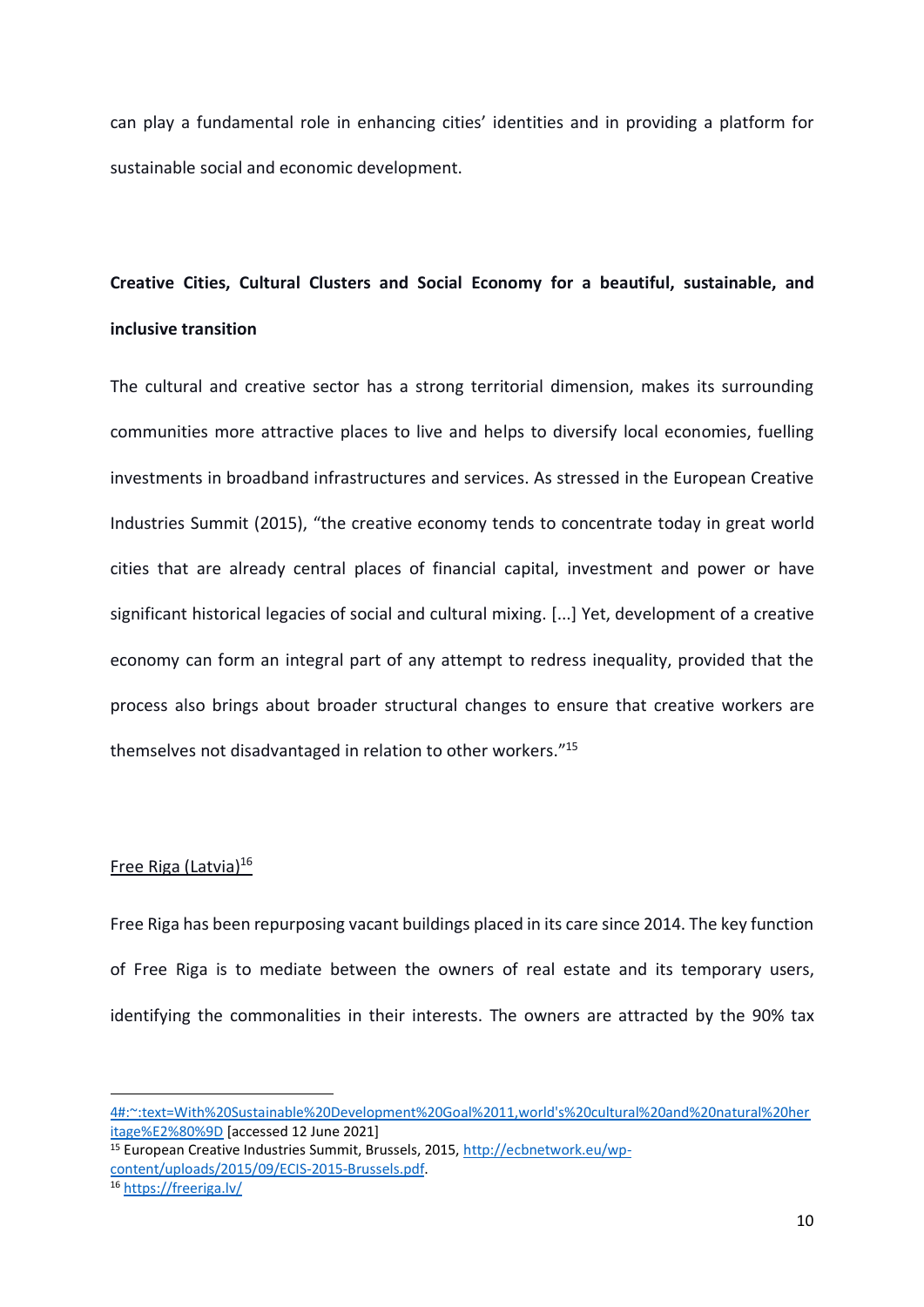credit provided by the public benefit status of Free Riga, while residents pay minimal rent. Other residents of Riga can also take part in the cultural activities hosted during a building's temporary use. Free Riga mediates between all stakeholders, providing a bridge between economic interests and creativity, between formal and informal cultures. Agreements are made for short periods of time and then extended, agreeing on additional conditions that become necessary during the temporary use of space. Residents, on the other hand, agree to invest their time and energy into the revitalisation and repair of the building.

As Riga was full of empty and unused spaces, the movement Free Riga started to make these empty spaces visible and appealing for citizens. These spaces have been conceived to be transformed to host creativity based on cooperation. They are taking the "social energy" of the Riga citizens to make more liveable and better spaces. It appears that, through a strong co-creation process among stakeholders, aiming at social impact, a concrete solution can come up. Here, empty spaces can for example be turned into housing solutions. A variety of space are also available for artists, workers, and for events (concerts, performances, exhibitions, various educational activities), trainings, meetings, conferences… Following this approach, Free Riga focuses on the buildings' aspect of inhabited spaces, through material and building processes. Cultural aspect being strongly present within Free Riga through arts exhibition, artists residencies, concerts, and others, it shows that creativity and culture also have a significant non-monetary value that contributes to inclusive social development, to dialogue and to understanding between peoples. Culture is both a driver and an enabler of human and sustainable development. It empowers people to take ownership of their own development, and stimulates their innovation and creativity, which can drive inclusive and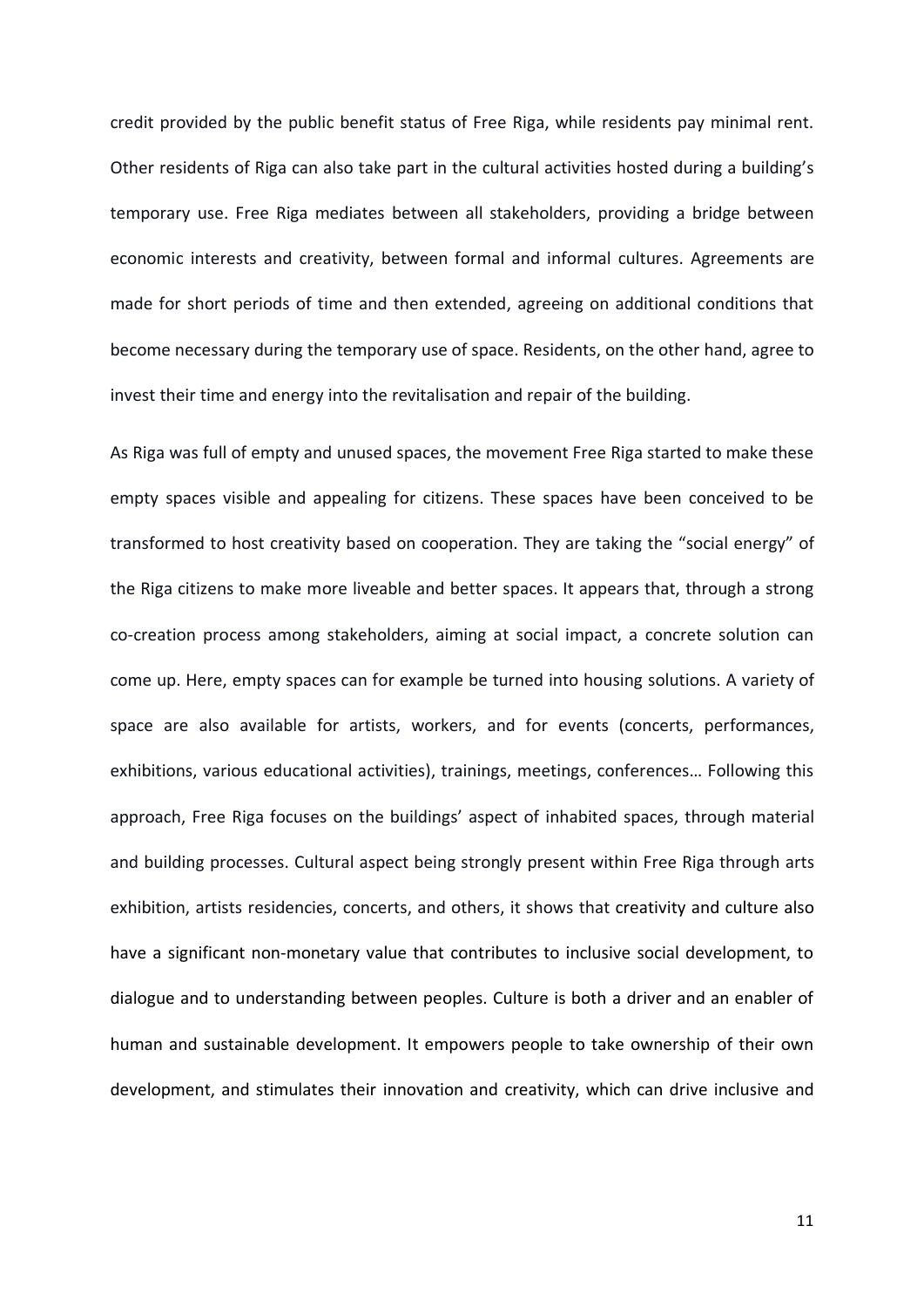sustainable growth<sup>17</sup>. Free Riga illustrates the strong values and principles it promotes through, participatory urbanism, solidarity, art, and co-creation with the people involved. The community involvement and cooperation play a strong role in all the development process, to make sure they reach the societal changes they are aiming for, such as positive gentrification, greener, sustainable, and liveable city.

#### Poligon Creative Center (Slovenia)<sup>18</sup>

Created in 2014, Poligon Creative Center is a creative hub, located in an old tobacco factory in the center of Ljubljana used initially as a shared working space, with also offices for more established teams, events space, specialised labs for development, prototyping and management of production, gallery space, used also as a residential space for artists and exhibitions, crowdfunding lab… This project started as a response to the 2008 crisis, during which many of the people who initiated the project were working in the Creative and Cultural Industries sector. The main goal was to address the issue of lack of affordable workspaces for artists and creators in Slovenia. To achieve this, these people came together to build a community of young professionals, freelancers working in the Creative and Cultural field and in the Social Entrepreneurship, that could collaborate, share knowledge, develop projects together… After two years of meeting in various places, they finally decided to rent this massive space, without any government's support. In other words, it was the need of the community that started the business idea. In the first five years, a multidisciplinary community of over 900 members from 36 countries joined Poligon Creative Center. Workshops,

<sup>&</sup>lt;sup>17</sup> For more information, please visi[t http://www.sdgfund.org/](http://www.sdgfund.org/)

<sup>18</sup> <http://www.poligon.si/>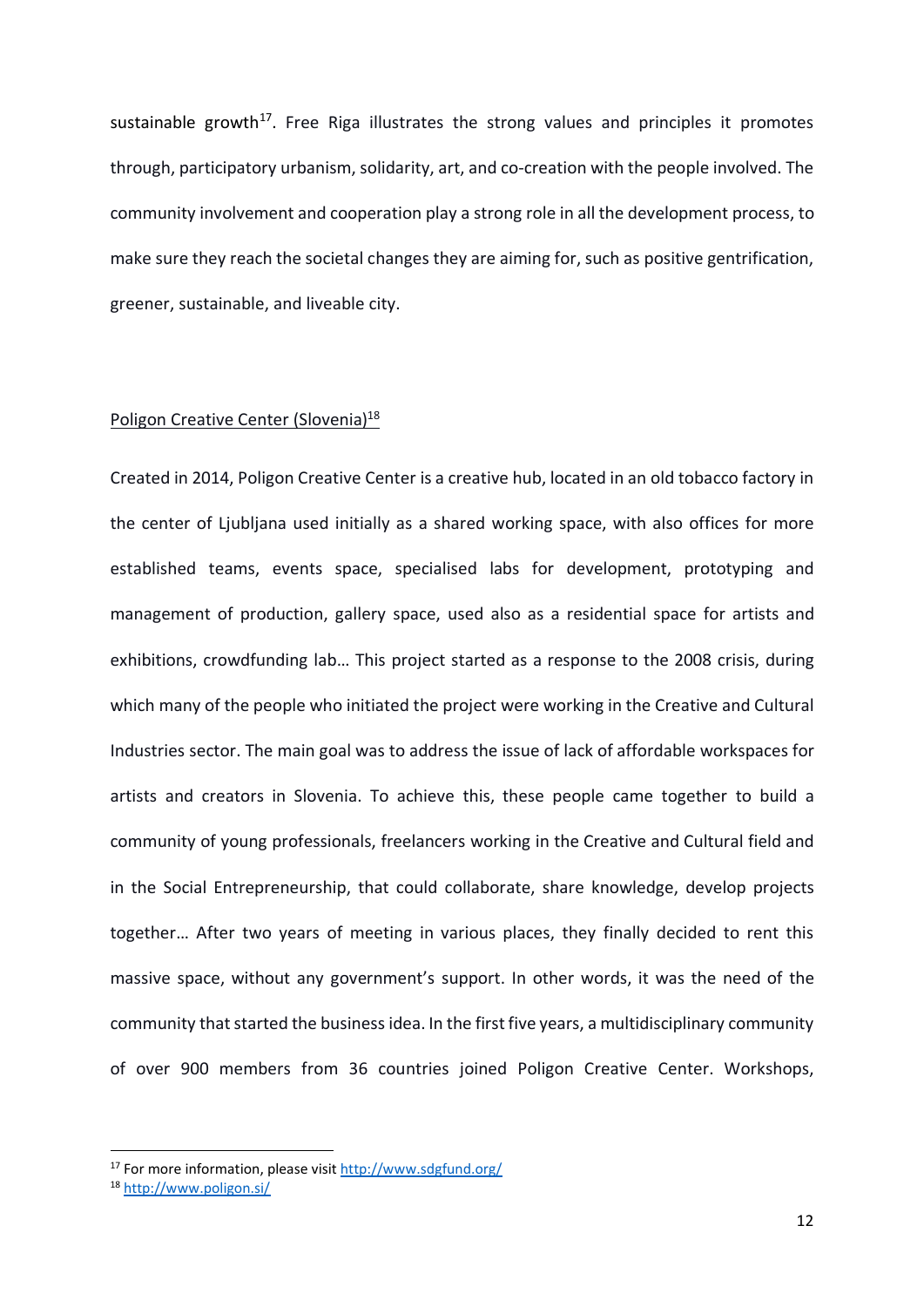educational and Advocacy programs are now being developed based on the needs of the community, on topics such as empowerment of self-employed. The facilities are also available for NGOs and government stakeholders to meet creatives. Research work is also being conducted, for instance on the impact of the Covid pandemic on the workers in Creative and Cultural Industries sector in Slovenia.

Poligon Creative Center shows that Cultural and Creative Industries, which flourish at the local and regional level, are in a strategic position to link creativity and innovation to promote economic growth. They can help to boost local economies, stimulate new activities, create new and sustainable jobs, they have important spillover effects on other industries, and they enhance the attractiveness of regions and cities. Creative industries are therefore catalysts for structural change in many industrial zones and rural areas, and have the potential to rejuvenate their economies and contribute to changing the public image of regions.<sup>19</sup>

### **CONCLUSION**

Social Economy Enterprises are based on a participatory governance with a priority given to social and environmental goals before financial returns. For this reason, and based on our good practices, SEEs seem to be appropriate for regenerating abandoned spaces, with an inclusive, green and local community development approach. Moreover, SEEs provide services or goods to people or communities whose needs were met neither by private nor

<sup>19</sup> European Commission, Regional Policy contributing to smart growth in Europe 2020, 2010. [https://ec.europa.eu/regional\\_policy/en/information/publications/communications/2010/regional-policy](https://ec.europa.eu/regional_policy/en/information/publications/communications/2010/regional-policy-contributing-to-smart-growth-in-europe-2020)[contributing-to-smart-growth-in-europe-2020](https://ec.europa.eu/regional_policy/en/information/publications/communications/2010/regional-policy-contributing-to-smart-growth-in-europe-2020)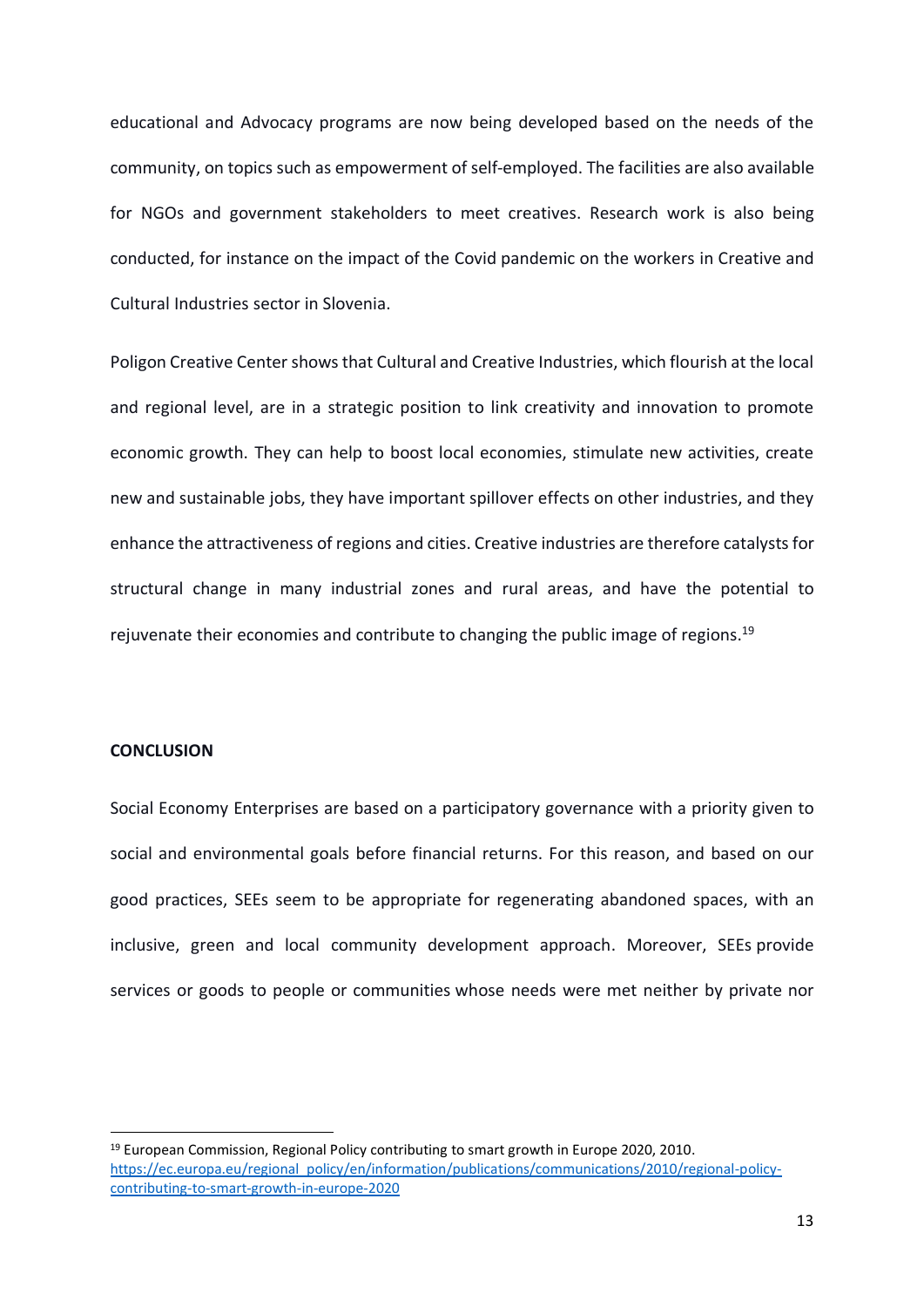public providers.<sup>20</sup> It is the civil society that gathered in local communities, imagined and implemented its vision, based on its needs of inclusion, green and local development. On the Cultural and Creative Industries, we have seen that their activities often generate positive impacts in the areas where they are located, because their openness and interaction with other activities give rise to agglomeration and cluster effects and they tend to generate a high proportion of total value added locally.<sup>21</sup>

This paper has various limitations. The empirical findings are based on a relatively small sample, limited to the Eastern Europe and Balkan Region. This is due to the deliberate choices made for the selection of the good practices and explained in the methodology. Moreover, this topic is new in the research field, as the NEB proposes an original initiative that is work in progress. Therefore, the resources used for this paper and the reflection that came out are mostly based on the good practices. The paper highlights a need to understand better and pursue the research and initiatives of SEEs potential as central organisations. They have the mechanisms, principles and tools for the development of green, local communities, and creative industries that are essential for the social regeneration of abandoned spaces.

<sup>&</sup>lt;sup>20</sup> Defourny, J., & Nyssens, M..Social innovation, social economy and social enterprise: What can the European debate tell us. In F. Moulaert, D. MacCallum, A. Mehmood, & A. Hamdouch (Eds.), The international handbook on social innovation (pp. 40–52). Cheltenham: Edward Elgar, 2013.

<sup>&</sup>lt;sup>21</sup> Costantini, A. Social economy enterprises and cultural creative industries, Observations and best practices, 2018, [http://www.diesis.coop/wp-content/uploads/2018/04/CCIs-SEEs\\_-FINAL\\_2018.pdf](http://www.diesis.coop/wp-content/uploads/2018/04/CCIs-SEEs_-FINAL_2018.pdf)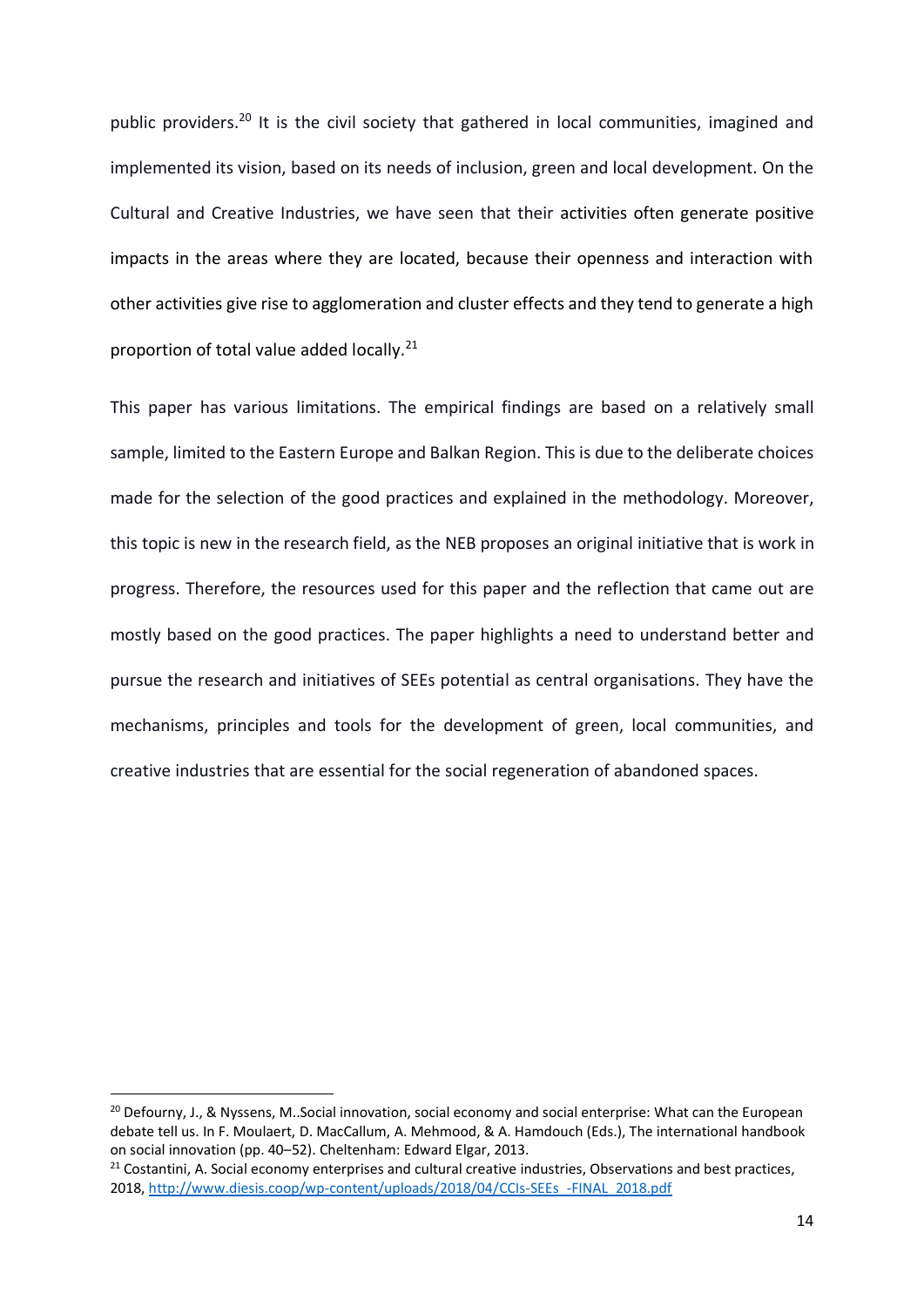# **BIBLIOGRAPHY**

- 1. Abbafati, C., & Spandonaro, F.. Capitale sociale e qualità dei sistemi sanitari: una prima ipotesi di causazione. Mecosan, 78, 3-20., 2011.
- 2. Bailey, N. The Role, Organisation and Contribution of Community Enterprise to Urban Regeneration Policy in the UK. Prog. Plann, 2012.
- 3. Bauchinger, L.; Reichenberger, A.; Goodwin-Hawkins, B.; Kobal, J.; Hrabar, M.; Oedl-Wieser, T. Developing Sustainable and Flexible Rural–Urban Connectivity through Complementary Mobility Services. Sustainability, 2021.
- 4. Bisaschi, L., Romano, F., Carlberg, M., Carneiro,J., Ceccanti,D. and Calofir, L. Research for TRAN Committee – Transport infrastructure in low-density and depopulating areas, European Parliament, Policy Department for Structural and Cohesion Policies, Brussels, 2021. [https://www.europarl.europa.eu/RegData/etudes/STUD/2021/652227/IPOL\\_STU\(20](https://www.europarl.europa.eu/RegData/etudes/STUD/2021/652227/IPOL_STU(2021)652227_EN.pdf)

[21\)652227\\_EN.pdf](https://www.europarl.europa.eu/RegData/etudes/STUD/2021/652227/IPOL_STU(2021)652227_EN.pdf) [accessed 11 June 2021]

- 5. Chuluunbaatar et al. The Role of Cluster and Social Capital in Cultural and Creative Industries Development, Procedia - Social and Behavioral Sciences, 2014.
- 6. Costantini, A.. Social economy enterprises and cultural and creative industries. Observations and best practices. Diesis Network, 2018. Available at [http://www.diesis.coop/wp-content/uploads/2018/04/CCIs-SEEs\\_-FINAL\\_2018.pdf](http://www.diesis.coop/wp-content/uploads/2018/04/CCIs-SEEs_-FINAL_2018.pdf) [accessed 11 June 2021]
- 7. Coyle, S.J.; Duany, A. (Eds.) Sustainable and Resilient Communities. A Comprehensive Action Plan for Towns, Cities and Regions; John Wiley & Sons: Hoboken, NJ, USA, 2011.
- 8. Defourny, J., & Nyssens, M..Social innovation, social economy and social enterprise: What can the European debate tell us. In F. Moulaert, D. MacCallum, A. Mehmood, & A. Hamdouch (Eds.), The international handbook on social innovation (pp. 40–52). Cheltenham: Edward Elgar, 2013.
- 9. Dufays, F.;Huybrechts, D.Connecting the dots for social value: a review on social networks and social entrepreneurship. J. Soc. Entrepreneursh., 2014.
- 10. Haarich, S., Holstein, F., Spule, S., Galera, G., Franchini, B., Borzaga, C., Chiomento, S., Spiess-Knafl, W., Scheck, B., Salvatori, G. Impact of the European Commission's Social Business Initiative (SBI) and its Follow-up Actions. Study for DG Employment, Social Affairs and Inclusion, European Commission, 2020.
- 11. European Commission, Social Business Initiative, Creating a favourable climate for social enterprises, key stakeholders in the social economy and innovation, 2011.
- 12. European Commission, Regional Policy contributing to smart growth in Europe 2020, 2010.

[https://ec.europa.eu/regional\\_policy/en/information/publications/communications/](https://ec.europa.eu/regional_policy/en/information/publications/communications/2010/regional-policy-contributing-to-smart-growth-in-europe-2020) [2010/regional-policy-contributing-to-smart-growth-in-europe-2020](https://ec.europa.eu/regional_policy/en/information/publications/communications/2010/regional-policy-contributing-to-smart-growth-in-europe-2020) [accessed 12 June 2021]

- 13. Fink, Matthias & Lang, Richard & Richter, Ralph.. Social Entrepreneurship in Marginalised Rural Europe: Towards Evidence-Based Policy for Enhanced Social Innovation. Regions Magazine. 306. 6-10. 2017 10.1080/13673882.2017.11878963.
- 14. GECES, Social Enterprises and the social economy going forward, European Commission, 2016.